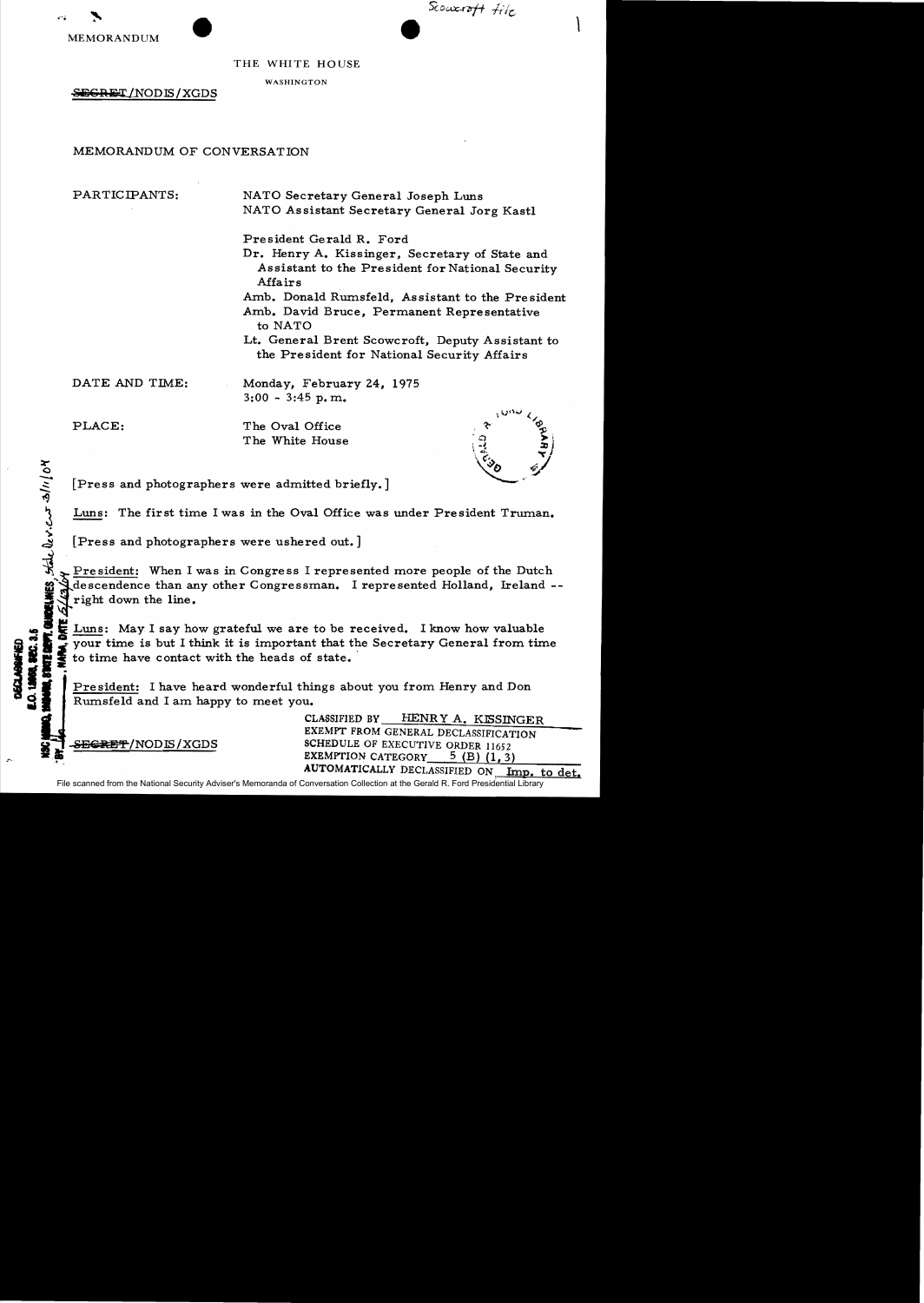# ~Bs:r/NODIS/XGDS •

'.

Luns: We are in a difficult period. Every country seems to be governed by a delegation. The greatest thing de Gaulle did was to allow France to be governed. Parliament should rule but not get into details.

The Turkish Government is paralyzed. I have just heard that Turkey has withdrawn from the joint exercises. Turkey needs spare parts. Without Turkey we can give up on the Eastern Mediterranean.

In Italy, 60, 000 troops are being taken from active units to the reserves.

Canada is getting weaker and weaker. Their pay is up 60% but not the budget.

The whole Alliance is very much weakened by what happened in Turkey. Should I use strong language with the Foreign Affairs Committee? I want to talk about the disaffection in NATO and the affect on Greece and Turkey, that comes from this Congressional action.

President: I didn't know you planned it  $-$ - I was going to suggest it. A view from outside would be very valuable. I think there is something of a turnaround. The cutoff has had the opposite effect. But the Hill finds it difficult to reverse itself, yet the factual situation is such that they should, for the benefit of everyone involved, including Greece and Cyprus and NATO.

I would hope you would testify from an outsider point of view.

Kissinger: I am seeing Brademas, Sarbanes and Rosenthal. I will ask that they see Luns and Bruce.

We heard today of a coup attempt in Greece.

Luns: I am not surprised. I have warned that this would happen.

, "'."t

Kissinger: This undermines Karamanlis. But Brademas says, "You're lying." The fact is that Karamanlis can't ask us to give aid to Turkey.

Luns: If there is a face-saving formula that is acceptable to Congress, I would be happy to talk to the Turks.

Kissinger: The Turks won't talk beforehand.

# $SEGREF/NODIS/XGDS$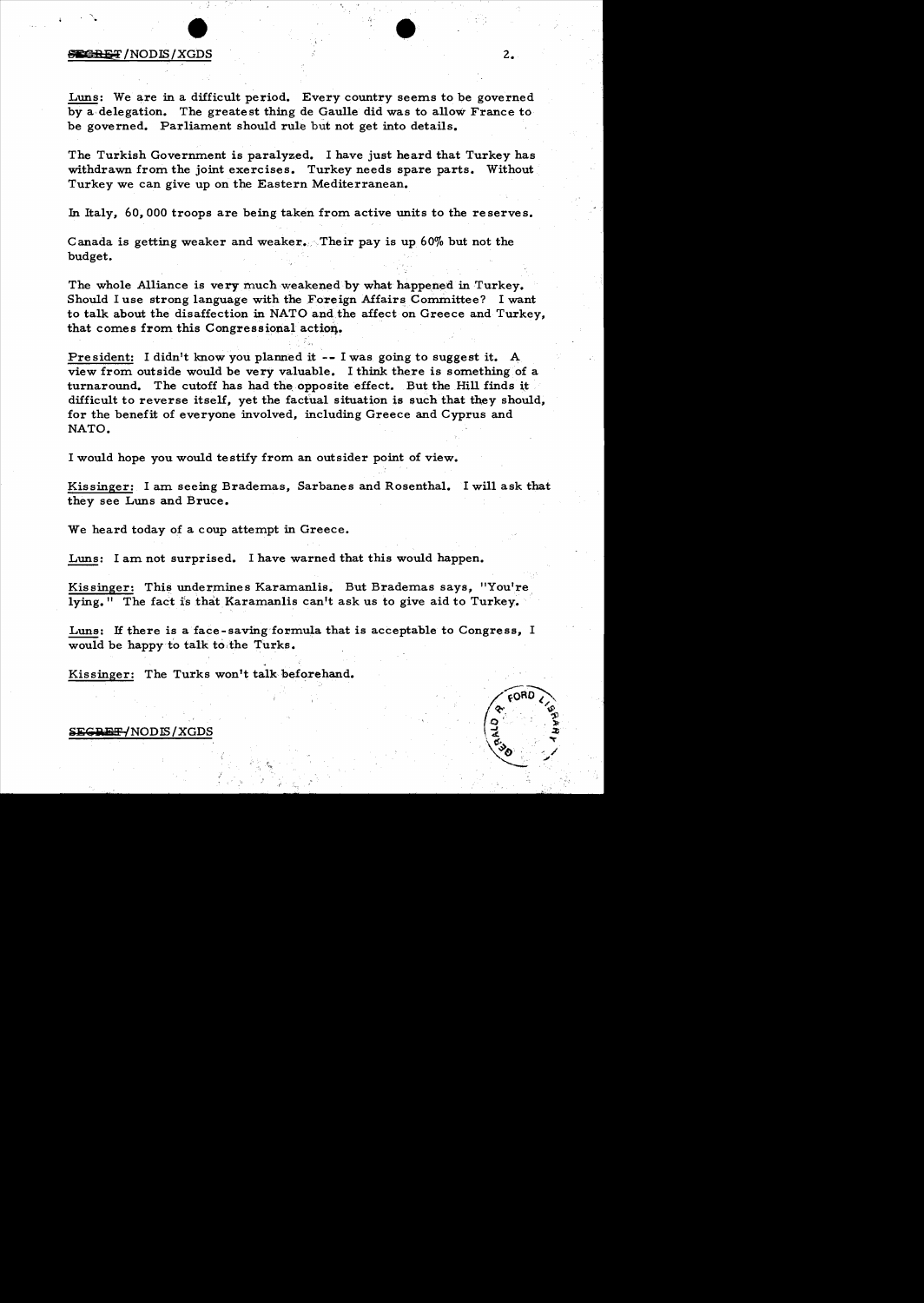#### $S$ <del>EGRET/</del>NODIS/XGDS  $3.$

• 'w

President: We are hoping to have a waiver introduced tomorrow. We have full cooperation of the leaders in the Senate and good support in the House. If we could get this through this week, it would allow us to go forward.

There has been a change in the press and somewhat on the Hill.

Kissinger: Are you having a press conference?

Luns: Yes. But the Greeks say I can't speak out in favor of the Turks. Turkey asks if I can't say the U. S. is violating the charter. I say it is not an obligation what exactly must be done.

Kissinger: The tragedy is that the pro-Greeks are producing a calamity for Greece.

President: Anything you can do in the next 48 hours in the House or Senate would be helpful.

Luns: I see Sparkman and Humphrey, and I have a press conference Thursday.

Bruce: How about Agronsky tonight?

President: That would be very helpful.

Luns: I spoke with Giscard and Sauvagnargues and others. All of them are much mellowed. Giscard is friendly to the U. S., pleased with Martinique, and not at all opposed to NATO. He gives the impression he wants to get closer -- also on energy.

Kissinger: I got the same impression.

President: And I got that impression from Martinique.

Luns: Their fleet will move to the Mediterranean.

The French are working well with NADGE. They put on a good show.

I want to say something about the American attitude toward Holland on air traffic. If these lines go out of business, it will hurt badly. The U. S. looks mostly at the size of a country to judge the size of traffic. It would be a big blow to the Dutch if the plans of your agency would be successful. Holland is very important to the U. S.

#### SRGRET/NODIS/XGDS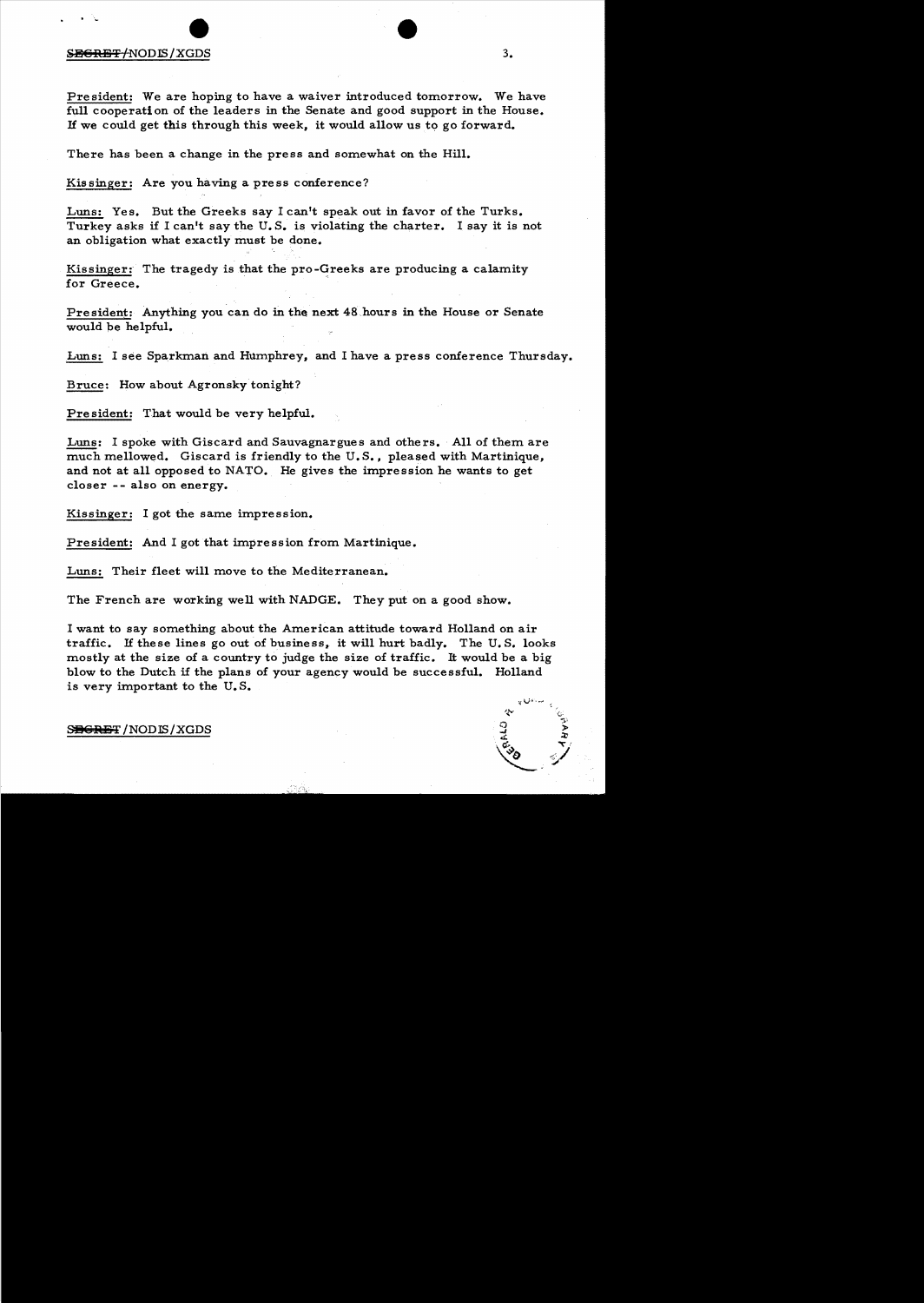### $S_{\text{EGRET}}$  /NODIS / XGDS  $4.$

,  $\sim$ 

Kissinger: I have asked the CAB not to make a final decision without your seeing it, Mr. President.

Luns: We are one of the greatest importers of commercial aircraft in the world -- from you. There is also the question of military aircraft -- but that is not linked.

We are worried about Portugal. 200 faceless officers want to retain power. There are seven top leaders, four of whom are very left-wing. If Portugal falls, it will be very hard on Spain.

President: Is there any significance to the postponement of the vote?

Luns: The earlier the better.

Kissinger: They have arranged it so the Armed Forces Council has a veto over all laws and appointments. Soares is becoming someone like Masaryk  $-$ a facade of democracy behind which the Communists control things.

As Luns says, it will put pressures on Spain; if they stay in NATO it will lead to a "historic compromise" in Italy.

Luns: I told Soares he needed someone on his right. He couldn't resist the Communists by himself.

President: What could we do?

Luns: I think you must speak out about what is happening.

I think the French will also. You should support Spain.

Kissinger: I agree. The situation in Spain is very worrisome.

Luns: In the worst of cases, we risk losing the whole southern tier. Fortunately, something usually turns up to plague the Soviet Union also.

In NATO we are also worried about Yugoslavia. In '68, the Romanian Ambassador asked what NATO would do if Romania was attacked like Czechoslovakia. I said nothing. The Yugoslav Ambassador asked me the same. To be frank, I said, "If you can hold out for six weeks, maybe; if only ten days, nothing."

#### **S};(,lUiJlI'** /NODffi/XGDS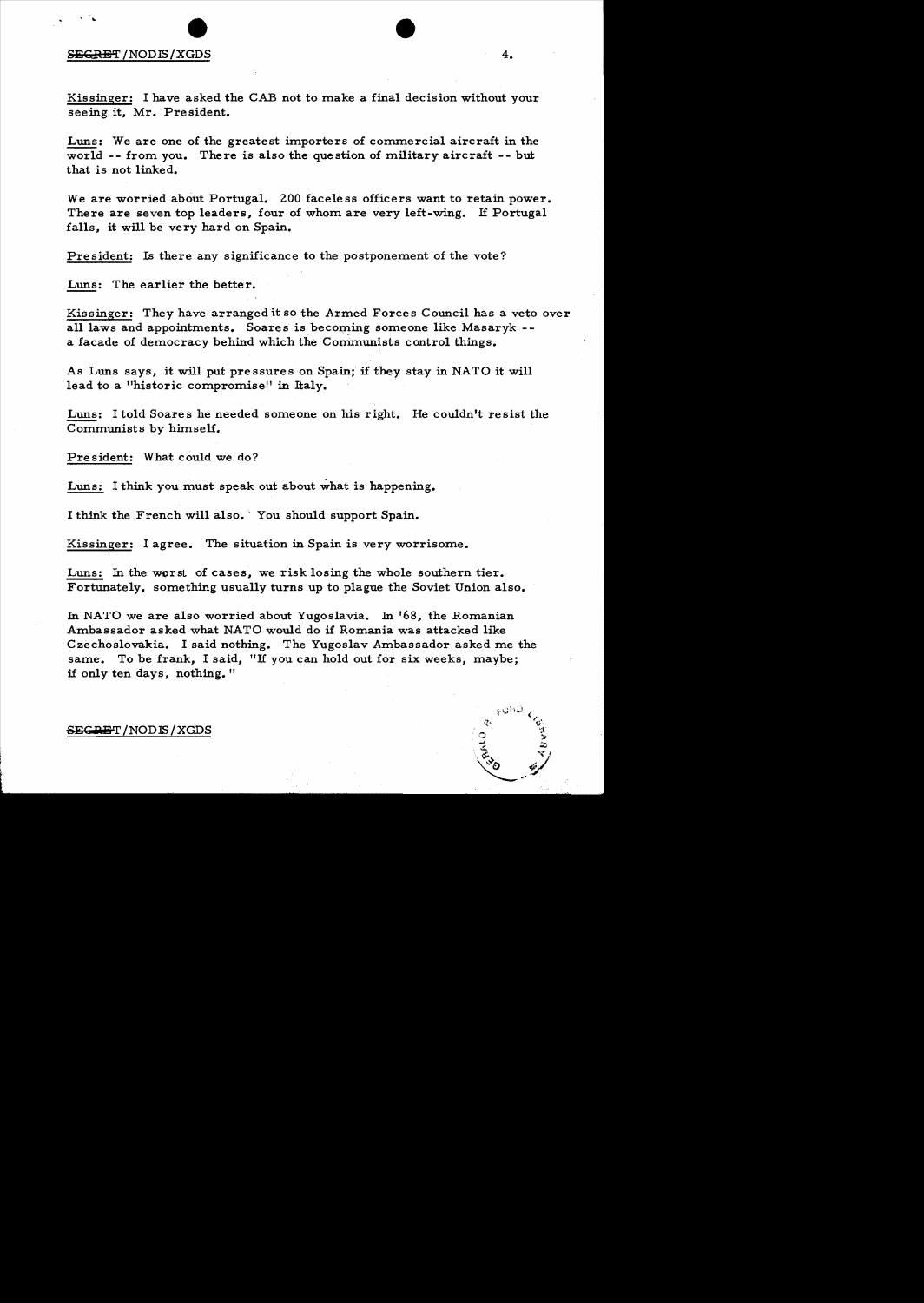#### $S_{\rm EGREF/NODIS/XGDS}$  5.

':"·

*,34;,..* ),:t:;:;......',i '" F

" सम्बद्धियो<sub>ल क</sub>ो।<br>ज

Kissinger: The danger is the Soviets will use one region against another to break up the country.

Luns: But the Army does not want the country to break up.

Kissinger: The possibility of an international crisis in Yugoslavia is very great.

Luns: The Romanian Ambassador then said he was happy about what I told the Yugoslav Ambassador  $-$ - which shows there are arrangements between the two.

President: Do you have any thoughts on MBFR?

Luns: The Soviet Union has proposed equal reductions, which is not reasonable.

The tactical nuclear force issue is linked. Several of us are nervous that you will weaken the shield. Your efforts seem to be strategic weapons, but the problem in NATO is tactical.

I don't think the Soviet Union will plan a war in NATO. The outcome is too uncertain. I think the Soviet Union will wait to see the outcome of SALT and CSCE. I think we are in the position that CSCE will be a summit.

Kissinger: Thanks to the Europeans.

Luns: We must think about the possible euphoria and guard against it.

President: How about a Western Summit beforehand?

 $\ddot{\cdot}$ c

Luns: I think it is a good idea. The French were cool to the idea.

Kissinger: It is ridiculous to think the East and West can meet and consumer and producer, but not the NATO allies.

On the nuclear package, we won't press it as our solution. It is up to the Alliance whether it is to be presented to the Soviet Union.

President: I wanted to suggest that this spring the NAC visit here. I would like to meet with them.

Luns: The Council will appreciate that very much. Finally, we all hope the efforts of Secretary Kissinger in the Middle East will be successful.

f9~ 5;

 $\frac{1}{2}$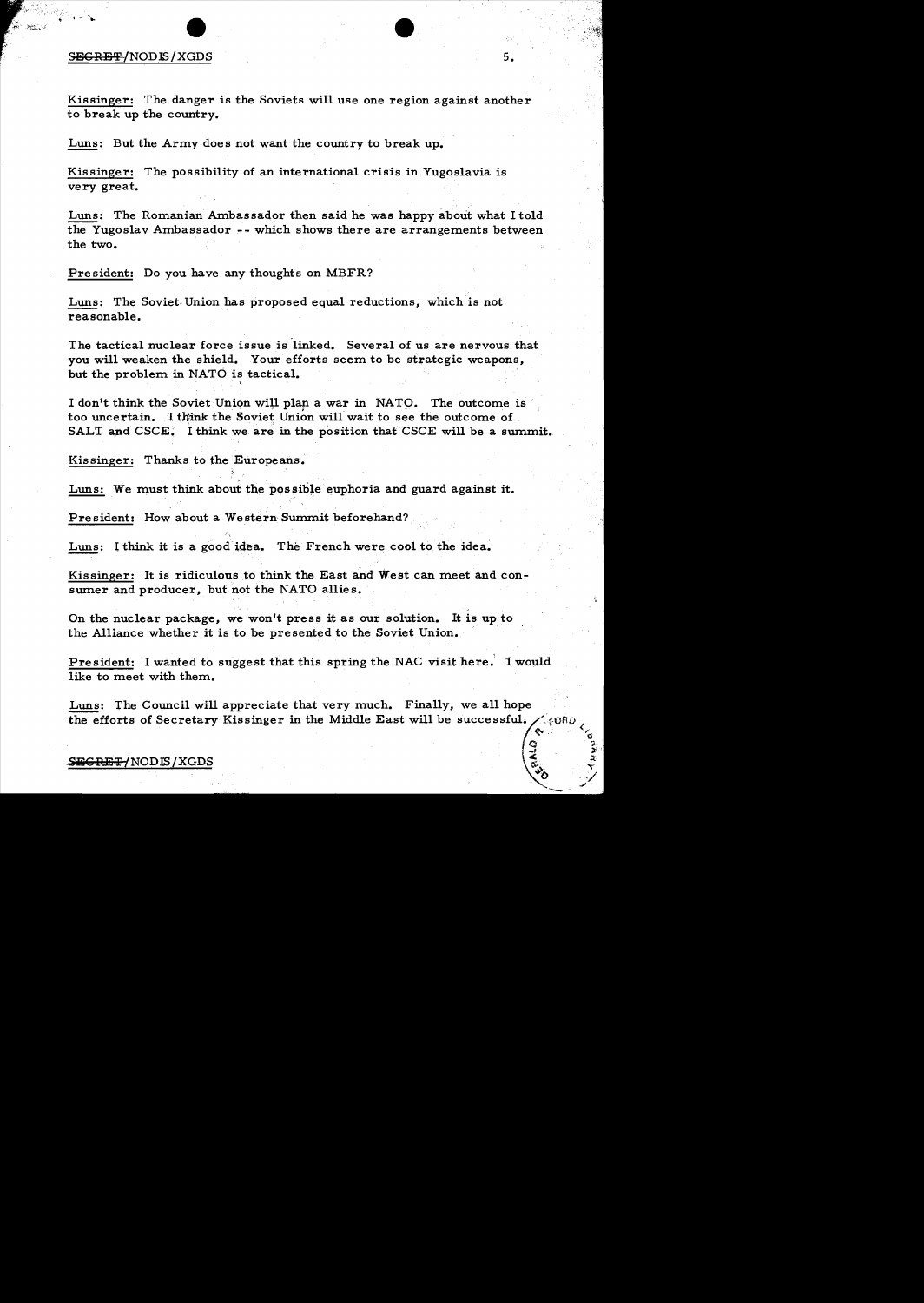P/Lung/K/Rumsfeld/Bruce  $295 + 75$ 

Presin<br>L'Enst Trie Devon in Overlopie une meta Trences Presion (Chit-chit) Ban Royer (?) Persont. Pureaux<br>Pure dans au Cong Quepucatel mon of Outch chemine Chance atter compression. I sportal Hollenal, Zuleand - right dann The hire Lang doing home patified we are to be united that hair colined you time but think it may that Steg Gal functions totand have contact w/ heals of State. Shace heard crowdsfulcture part you prin 11 & R and hoppen to make you. L We and a differrit Em county remote le gamed ha delystin, nutrot thing de Could Ind was to allow frame to be garned, Parkment should sule but not get into leterite. Fink got probyged. I have just hear & These w/ chance from part exercises. I vieles spare ports. W/o Tomber and can give up a f hed. In Story tings and bing today (60000) from a true units Tremes. Canada carles à viole. My by 60% bit with myst. The whole attenue very much wertweel by what Mypoured in Tempey. Should I use stry Ingury 15/FA contre? I'want totalk colont des jedin MATO+ affect on G FT l'Idrihat heart jourplan, 15 - Devor joing 8 saggested a war pourated und be very which I think that I smalling to turnsment The catof by had copposite effect a Butch Hill finds it dysfinit to unice they, to further

**E.O. 12058, SEC. 3.6**<br>NSC MEMO, 192408, STATE DEPT. GUIDELINES, State devien 3/11/07<br>BY Comparison NARA, DATE 4/12/04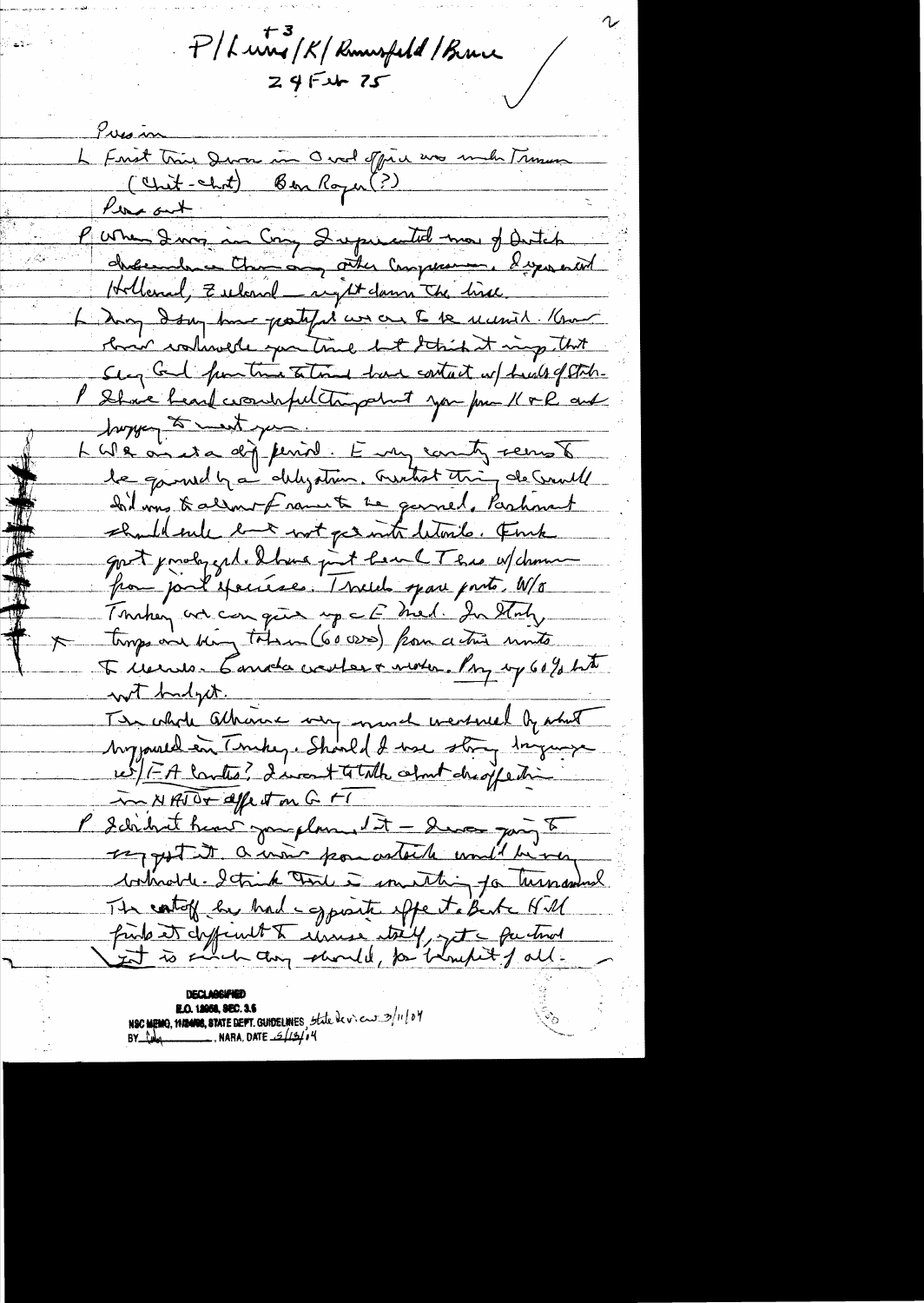Include hyperparament testify form and onlink for the final K & saint & s + R. I will ack that they see heme In Cased L Instrumentant Plan warned the would happen.<br>R This washmanned Kora, Bot Bral. 2005 your conte Tong.<br>L f they is a face overy formula acceptation comp, 2<br>- multitude to a Tour on the completion comp. K Ter Trades word tolk suppe had. P as one hyping to have a warren worker ind thrower. We have full corp in fleaders in Sent and good Juggest in Hosess. five could get this than this cont, it would allow us to go forward. Mon husban a change in pres to 1 somewhat  $\frac{1}{\sqrt{2}}$  and  $\frac{1}{\sqrt{2}}$ . K correge having press long K Research to the say of can't specificant in former of le la H Tsajedy no Goo por-Creates are portuning a calumnity for beser P day they you can do in next 48 has in House or finite would be very helpful. L 8 ser Spranu, surphiez, pour vous [thus. Bonne Hormaliant agréerate (majdet "manuel 1990)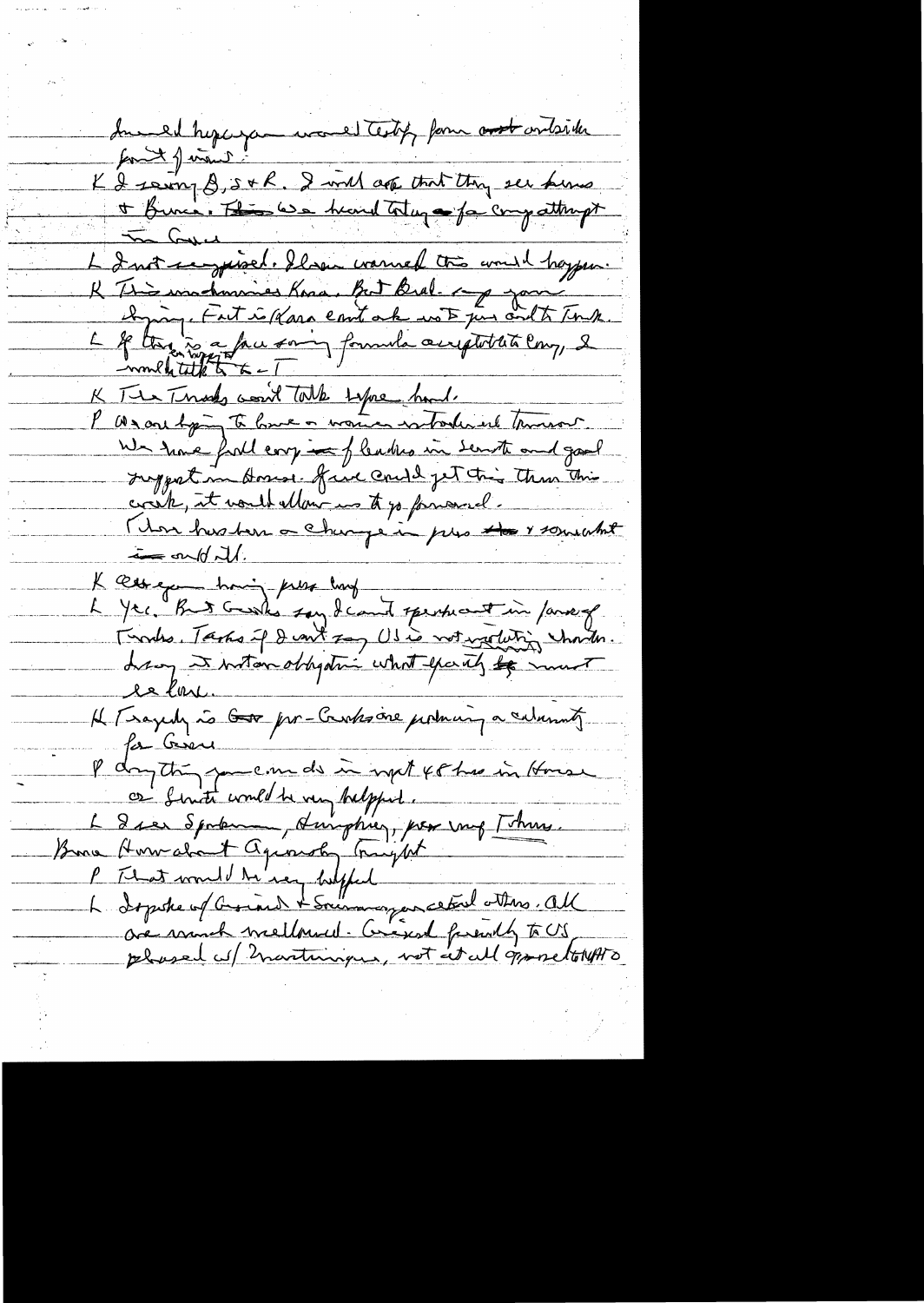- to wants to get closes - alex H-zur mprox on indegy. L 2 just somme in presi P One I pour montmayor L Thea flut will man to med. Frankare working will w/ Nalge Friday fait They US aufré sous les cointraprie ettentule tous Hollmd, trave (30 tros). If there lives po out of longings it will hast body-US looks mother c size ja emity i jodge size j traffic . gymnagame 11 successful, Holland is my wing to to U K I have asked C B noth make final deress $w/o$  you see  $\frac{1}{x}$ L We one c quatest M of council aptim world - from jun. There also question of wird a format that with histor!<br>We were don't fort, 2000 for elses of was wont are very left win, If Port fulls it way hard to an  $\sum$ P any sig to portponent of work L This eviling c bitter K Ting have arranged it so AFC hoselt and lours = apptants. Scares humes souvent titre which is count control things Cis Luns sorp, St will put presences on Gain; if prairie in Staty I told Sources to writed commencer his eight, He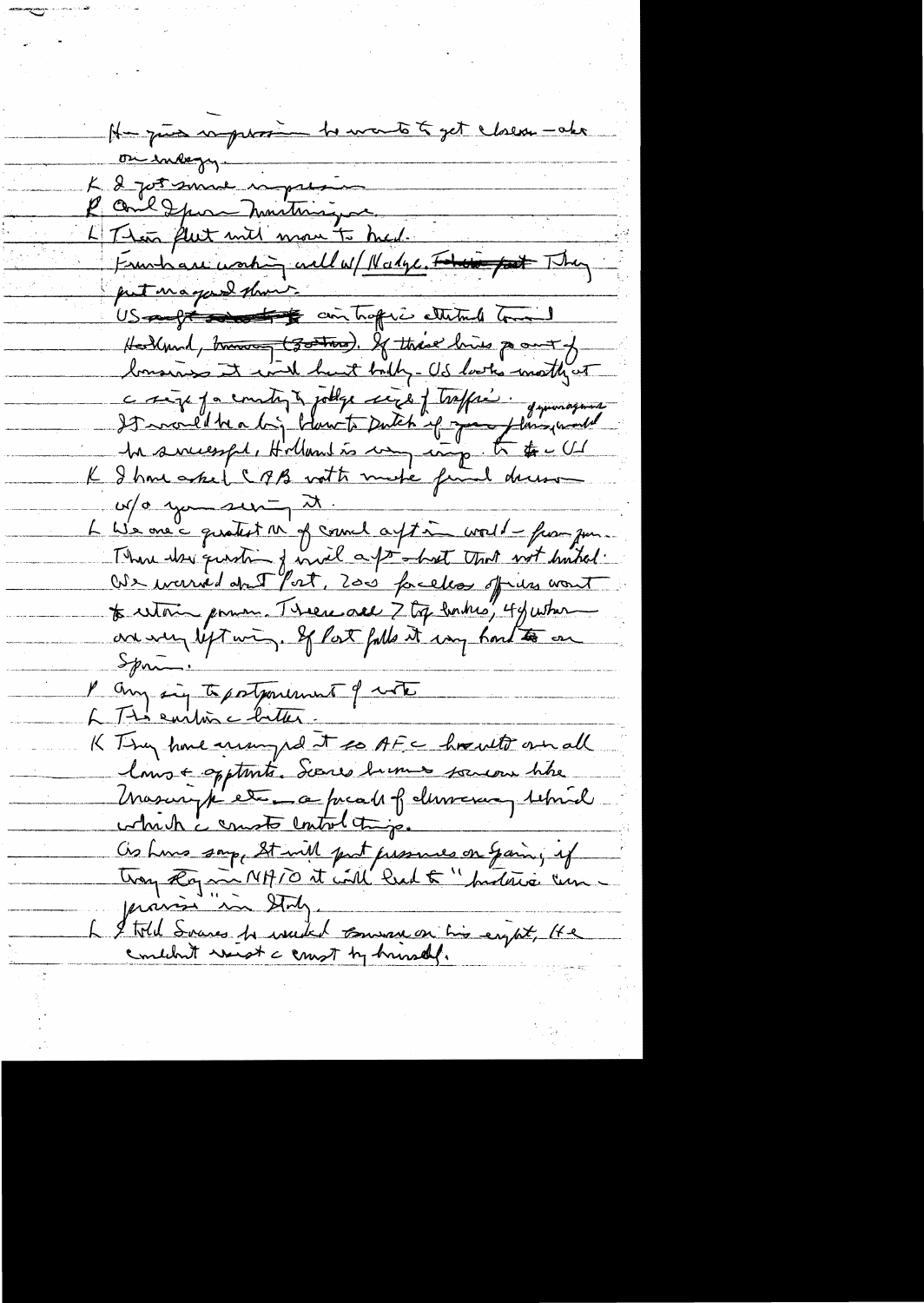Post it could be do? L & think you must offered out about what is hoping. letrich Fremil als. Jon shock suggest Spain. 6 In wrot de cases, au viste bain, a while soutten tres. Fateralek, something manuelly terms up to and other what what we NATO do if Remain attached tipe 6g et la Graid viction. Y vys and other sans. France, 2 said 7 years an follant 6 who, maybe, If any is days, with -K Danzer à Sasuill use one repois agaistancter. to harter ing a conto, L But any day not want a county & buch up. K Pcombiliz pan stitt certis in fugo in myguet. h Rom. Amb then sont tu hyper what & CN/ young Andre Which shows what is an arising unto liter. V anythou MBFR L SU'has poposit = reduction, which not remonded. The tour me pas après is lautel, Severe fun an necessarit jam will weaken a strilled Yama effects cecants in an stratarpro, but a probabin Nato is Cechine. Idont Cinh 50 mill plans a cron in Noto. The Scrip Schirl mil à ses antiques Saite <u>will be summent.</u> KT-Larks GEmy L We commet Child don't posible implicance & porad the Kingdo